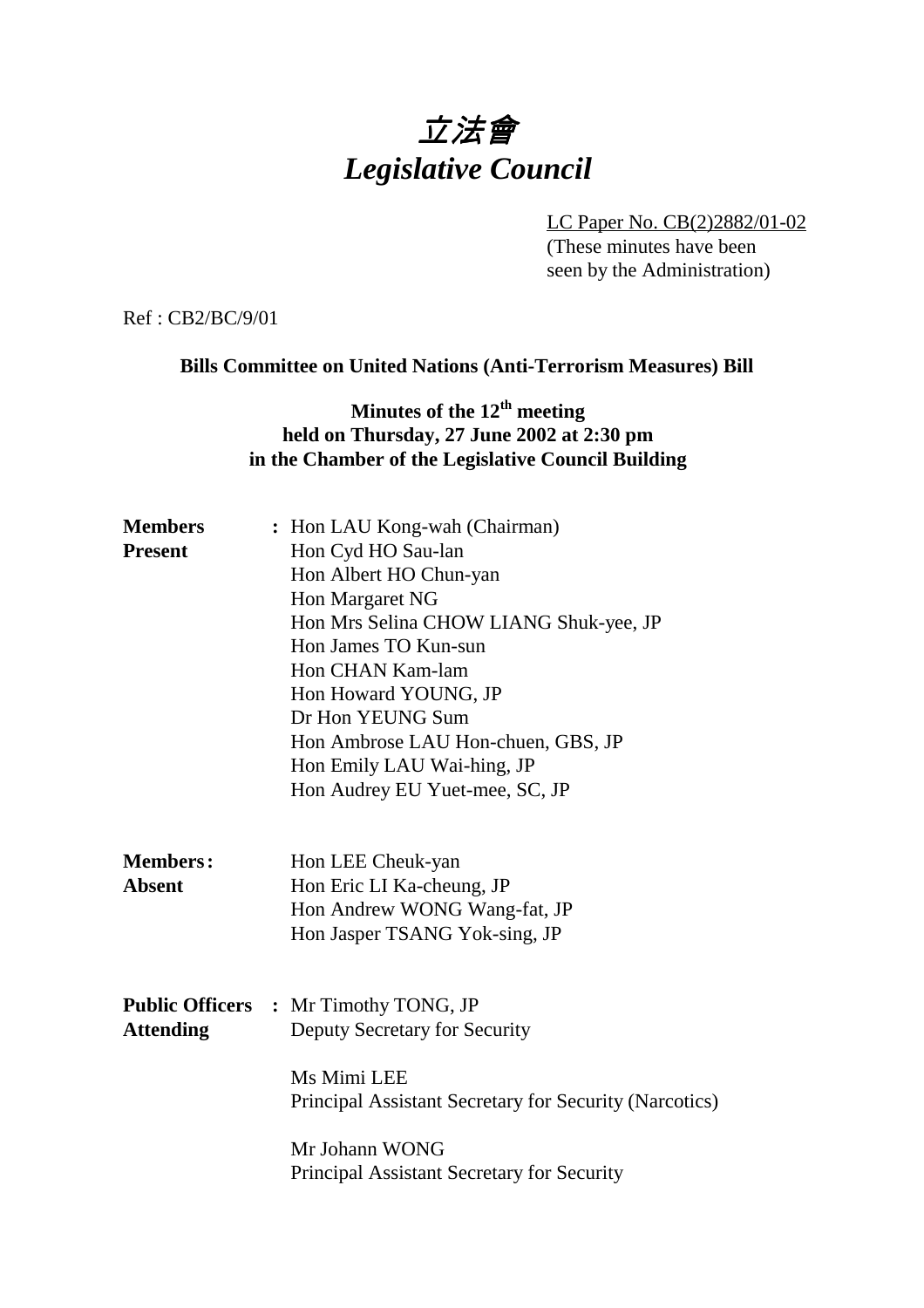|                                      | Ms Judy Maguire<br><b>Consultant (Narcotics)</b>                                                                                  |
|--------------------------------------|-----------------------------------------------------------------------------------------------------------------------------------|
|                                      | Mrs Wendy CHOI<br><b>Assistant Secretary for Security</b>                                                                         |
|                                      | Mr Geoffrey Fox<br>Senior Assistant Law Draftsman                                                                                 |
|                                      | Mr John Hunter<br><b>Deputy Principal Government Counsel</b><br><b>Treaties and Law Unit</b><br><b>International Law Division</b> |
|                                      | Mr Lawrence PENG<br><b>Senior Government Counsel</b><br><b>Law Drafting Division</b>                                              |
| <b>Clerk</b> in<br><b>Attendance</b> | : Ms Doris CHAN<br>Chief Assistant Secretary (2) 4                                                                                |
| <b>Staff</b> in<br><b>Attendance</b> | : Ms Bernice WONG<br><b>Assistant Legal Adviser 1</b>                                                                             |
|                                      | Miss Mary SO<br>Senior Assistant Secretary (2) 8                                                                                  |
|                                      | Ms Janet SHUM<br>Senior Assistant Secretary (2) 9                                                                                 |
|                                      |                                                                                                                                   |

## **I. Meeting with the Administration**

(LC Paper Nos. CB(2)2424/01-02(02) to (04))

The Bills Committee deliberated (Index of proceedings at the **Annex**).

2. The Bills Committee continued clause-by-clause examination of the Bill, taking into account the updated draft Committee Stage amendments (CSAs) to be moved by the Administration tabled at the meeting (LC Paper No. CB(2)2424/01-  $02(01)$ ).

3. In light of the views expressed by members on the proposed CSAs, the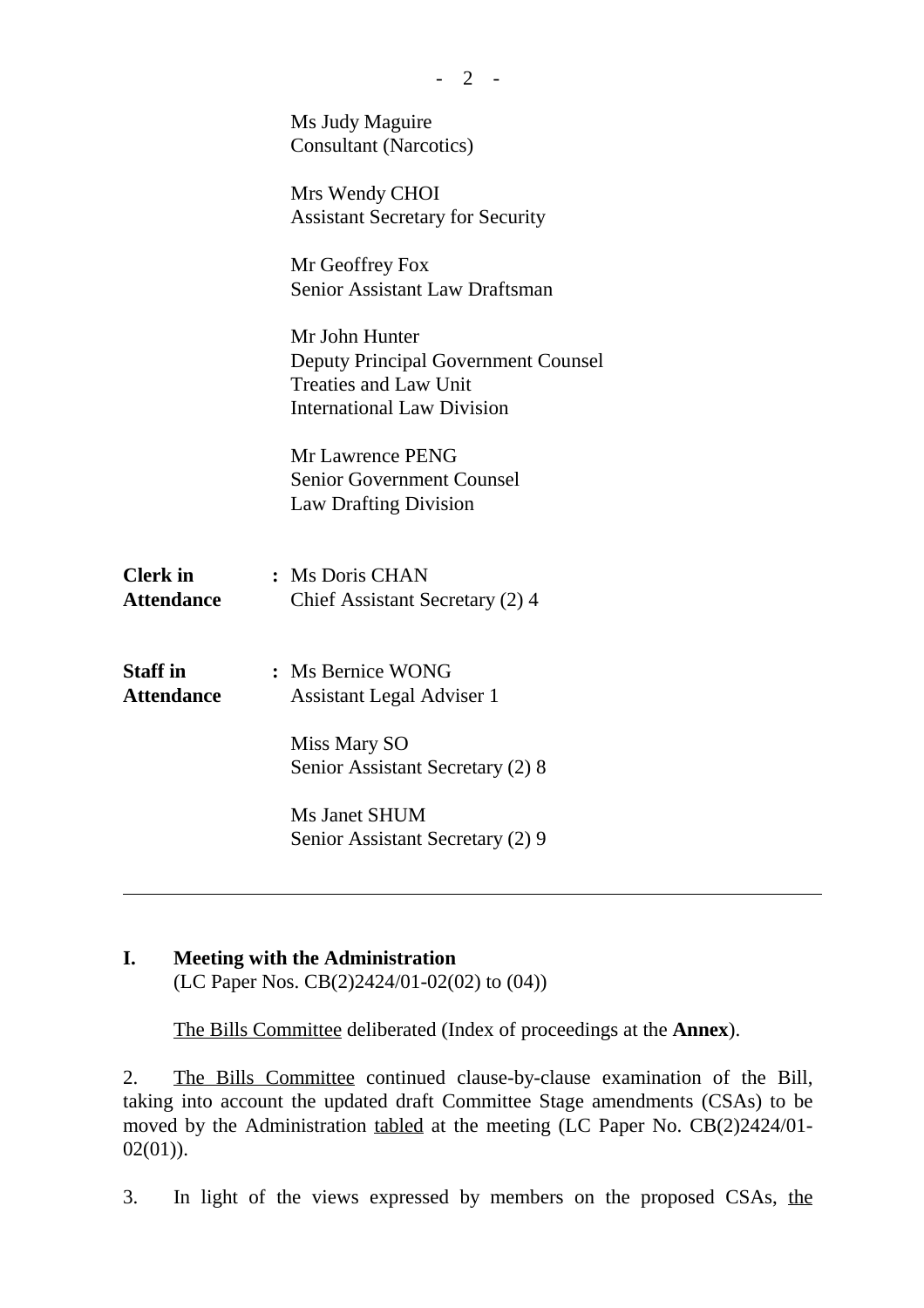Administration agreed to consider the following -

- (a) To provide a written reply to explain whether the provisions relating to the freezing of funds and compensation were in compliance with the property right protection requirement provided under the Basic Law.
- (b) To revise clause 17(1)(b) regarding the circumstances in which proceedings would be held in camera and to provide examples of the circumstances under which court proceedings had to be held in camera.

#### **II. Date of next meeting**

4. Members noted that the next meeting was scheduled for Friday, 28 June 2002 at 8:30 am.

5. There being no other business, the meeting ended at 4:45 pm.

Council Business Division 2 Legislative Council Secretariat 7 October 2002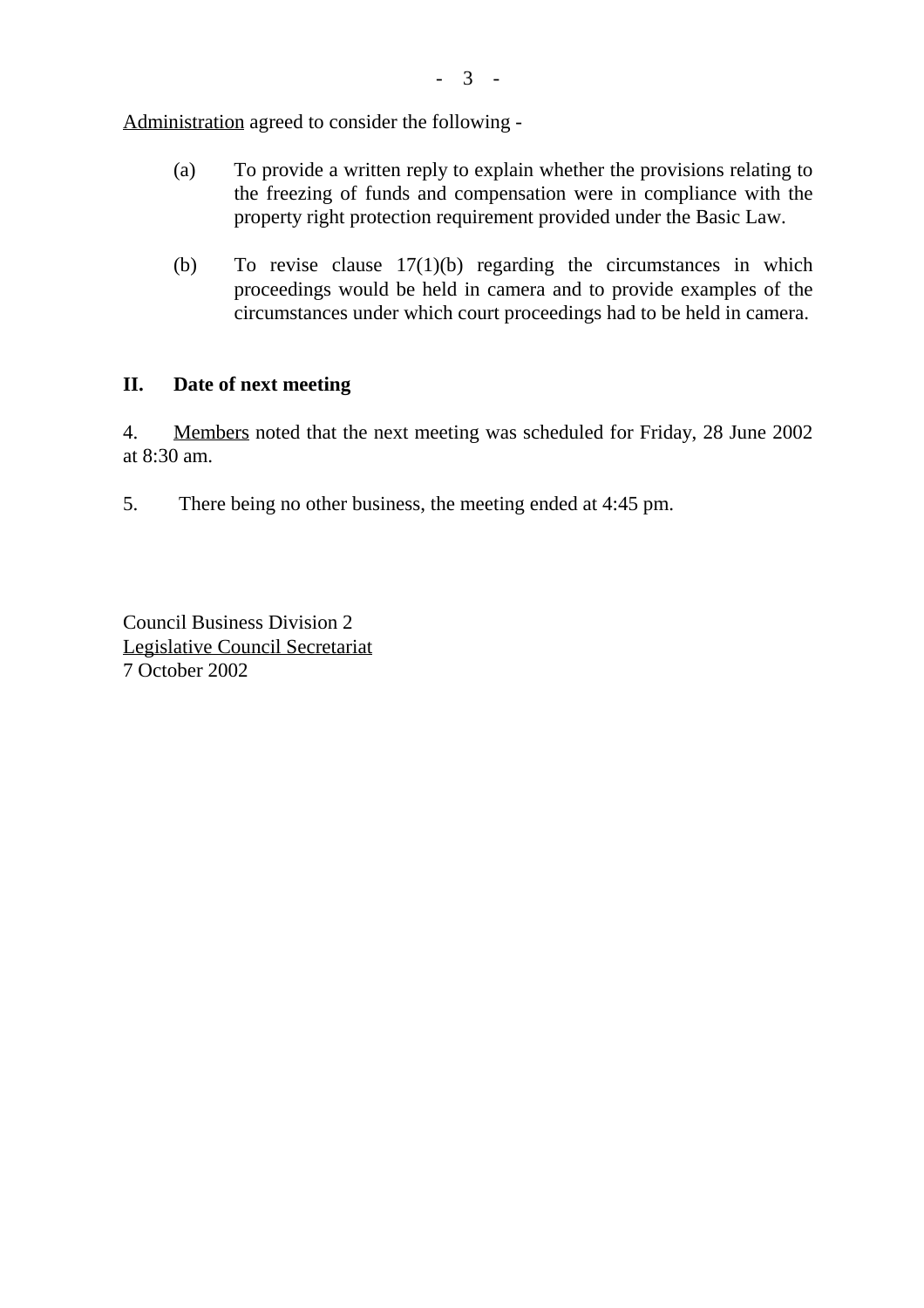### **Bills Committee on United Nations (Anti-Terrorism Measures) Bill Meeting on Thursday, 27 June 2002 at 2:30 pm in the Chamber of the Legislative Council Building**

| <b>Time</b>       | <b>Speaker</b>                                    | Subject(s)                                                                                                                                                                                           | <b>Action</b><br>required |
|-------------------|---------------------------------------------------|------------------------------------------------------------------------------------------------------------------------------------------------------------------------------------------------------|---------------------------|
| $000000 - 000253$ | Chairman                                          | Opening remarks                                                                                                                                                                                      |                           |
| 000253 - 000558   | Administration                                    | Purpose of new subclause 14(A) explained                                                                                                                                                             |                           |
| 000558 - 000654   | Ms Cyd HO                                         | Ditto                                                                                                                                                                                                |                           |
| 000654 - 000909   | Administration, Ms Cyd HO                         | Ditto                                                                                                                                                                                                |                           |
| 000909 - 001631   | Mr Albert HO, Administration                      | Ditto                                                                                                                                                                                                |                           |
| $001631 - 002116$ | Miss Margaret NG, Administration                  | Ditto                                                                                                                                                                                                |                           |
| 002116 - 002304   | Mr Albert HO, Administration                      | Ditto                                                                                                                                                                                                |                           |
| 002304 - 002544   | Ms Audrey EU, Administration                      | Delegation of authority of the Chief<br>Executive and the Secretary for Security "to<br>any public officer" as specified in clause<br>15(2) & (3)                                                    |                           |
| 002544 - 003036   | Mr Albert HO, Administration                      | Ditto                                                                                                                                                                                                |                           |
| 003036 - 003426   | Ms Audrey EU, Administration                      | Ditto                                                                                                                                                                                                |                           |
| 003426 - 003839   | Mr Albert HO, Miss Margaret NG,<br>Administration | Ditto                                                                                                                                                                                                |                           |
| 003839 - 004103   | Administration                                    | Ditto                                                                                                                                                                                                |                           |
| 004103 - 004307   | Miss Margaret NG                                  | Suggested adding a new clause $16(1)(a)(iii)$<br>to protect the right of the third party and<br>inserting additional words in clause $16(1)(b)$                                                      |                           |
| 004307 - 004711   | Ms Audrey EU, Administration                      | The Administration should consider deleting<br>clause $16(2)(b)$ and $(5)(b)$                                                                                                                        |                           |
| 004711 - 004917   | Ms Audrey EU, Administration                      | Ditto                                                                                                                                                                                                |                           |
| 004917 - 005119   | Miss Margaret NG                                  | Suggested deleting "there are reasonable<br>grounds to<br>suspect that" in<br>clause<br>16(3)(b)(iii)                                                                                                |                           |
| 005119 - 005441   | Chairman, Administration                          | Ditto                                                                                                                                                                                                |                           |
| 005441 - 005603   | Miss Margaret NG, Administration                  | Ditto                                                                                                                                                                                                |                           |
| 005603 - 005723   | Ms Audrey EU, Chairman                            | Ditto                                                                                                                                                                                                |                           |
| 005723 - 005843   | Mr Albert HO                                      | The requirement that there had been some<br>serious default on the part of any person<br>concerned with the seizure or detention of<br>the property concerned in new clause 16A<br>should be deleted |                           |
| 005843 - 005923   | Mr Yeung Sum                                      | Ditto                                                                                                                                                                                                |                           |
| 005923 - 010039   | Mr Albert HO, Administration                      | Ditto                                                                                                                                                                                                |                           |
| 010039 - 010247   | Ms Audrey EU                                      | Ditto                                                                                                                                                                                                |                           |
| 010247 - 010415   | Miss Margaret NG, Administration                  | Ditto                                                                                                                                                                                                |                           |
| 010415 - 010530   | Mrs Selina CHOW                                   | Ditto                                                                                                                                                                                                |                           |
| 010530 - 010935   | Ms Cyd HO, Administration                         | Ditto                                                                                                                                                                                                |                           |
| 010935 - 011132   | Mr Yeung Sum                                      | Ditto                                                                                                                                                                                                |                           |
| 011132 - 011233   | <b>ALA</b>                                        | Informed members that the Charter of the<br>United Nations (Anti-Terrorism Measures)<br>Regulations 2001 in Australia provided<br>compensation to owners of assets for loss                          |                           |